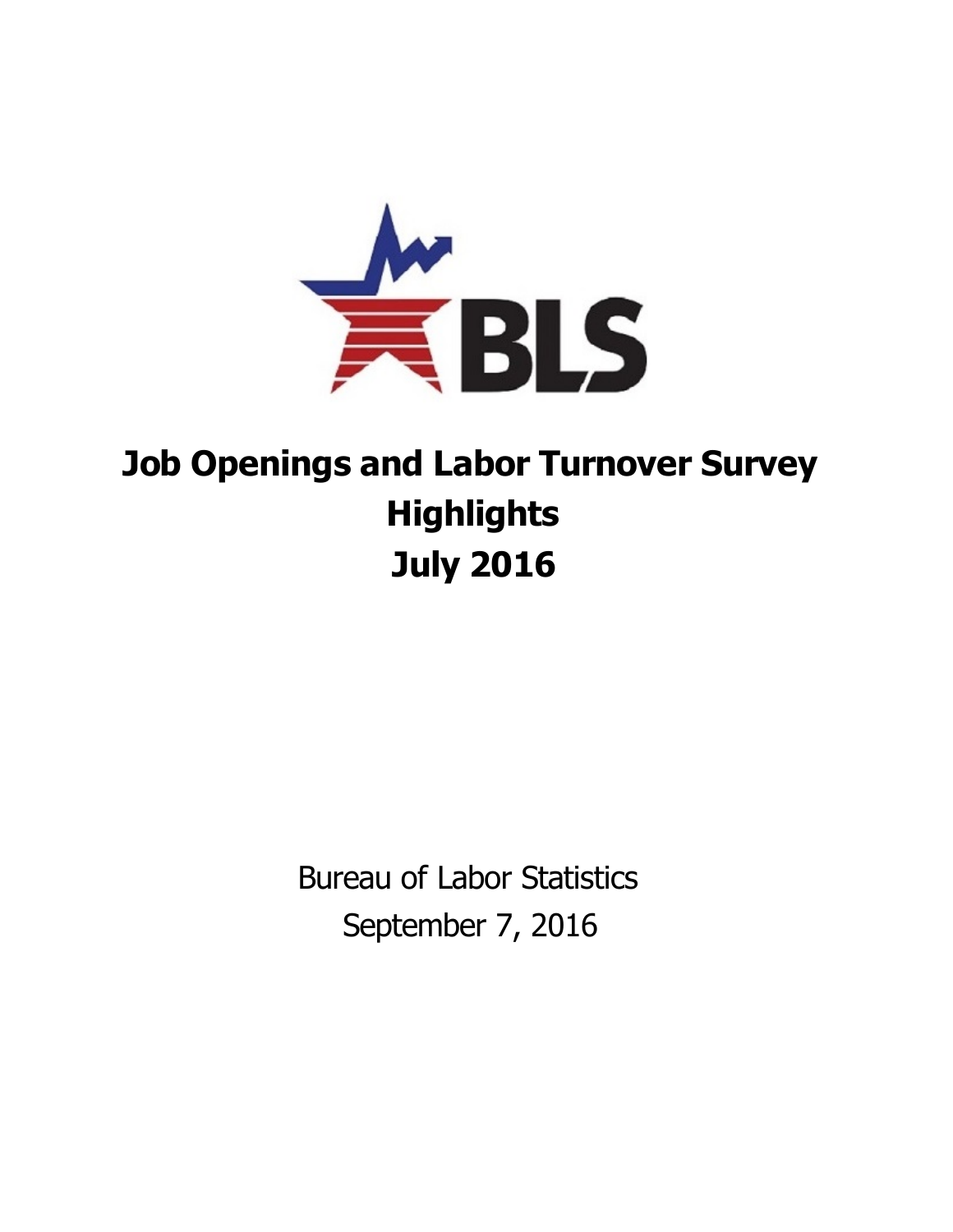

- The ratio of unemployed persons per job opening varies with the business cycle.
- When the most recent recession began (December 2007), the number of unemployed persons per job opening was 1.9. The ratio peaked at 6.6 unemployed persons per job opening in July 2009 and has trended downward since.
- The ratio of unemployed persons per job opening was 1.3 in July 2016.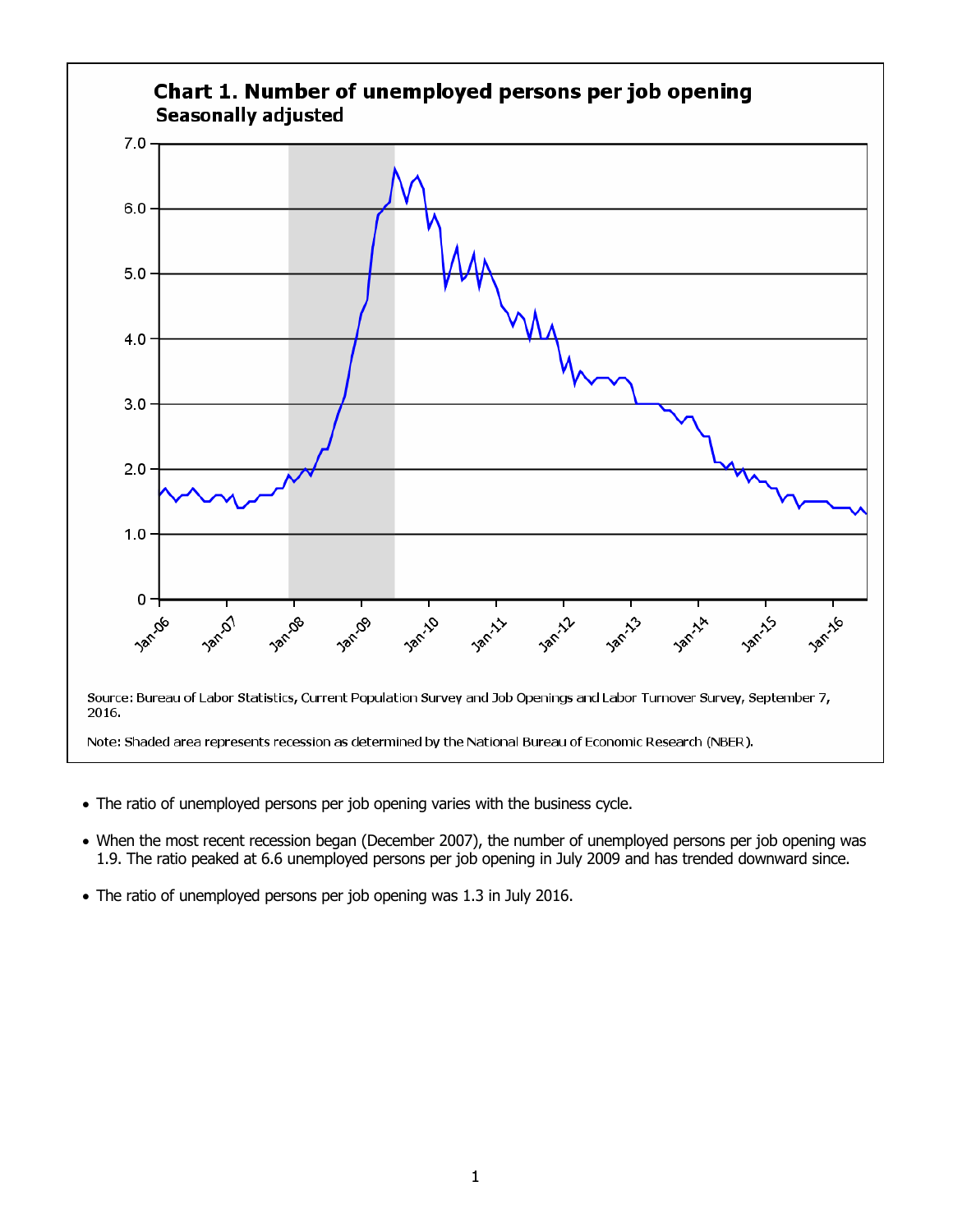

- The number of job openings declined to a series low in July 2009, one month after the official end of the most recent recession. Employment continued to decline after the end of the recession, reaching a low point in February 2010.
- Job openings have trended upward since their series low in July 2009, and have surpassed the prerecession peak (April 2007). In July 2016, there were 5.9 million job openings.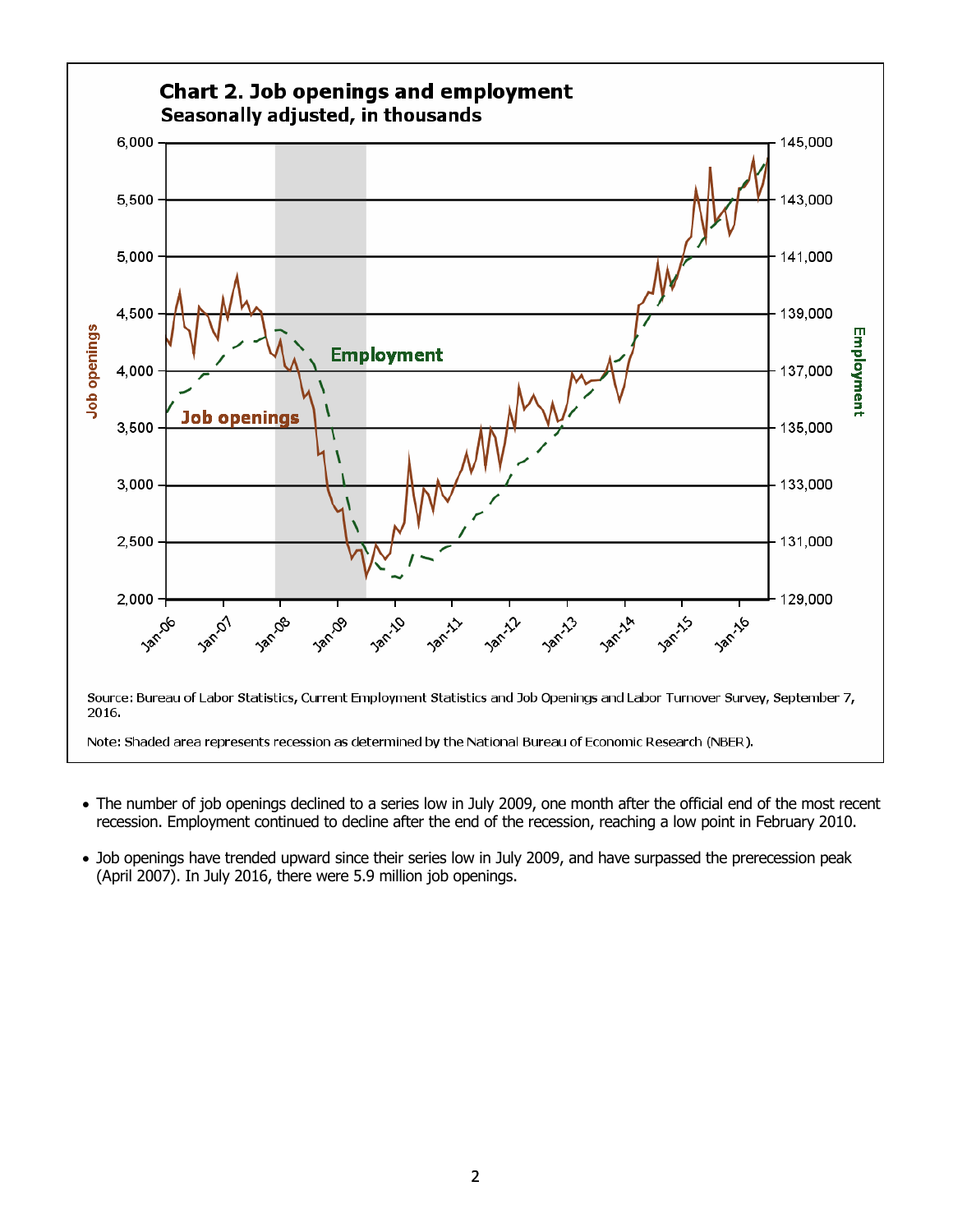

- There were 5.2 million hires in July 2016. Hires are near their prerecession levels.
- Total separations are near their prerecession levels, at 4.9 million in July 2016.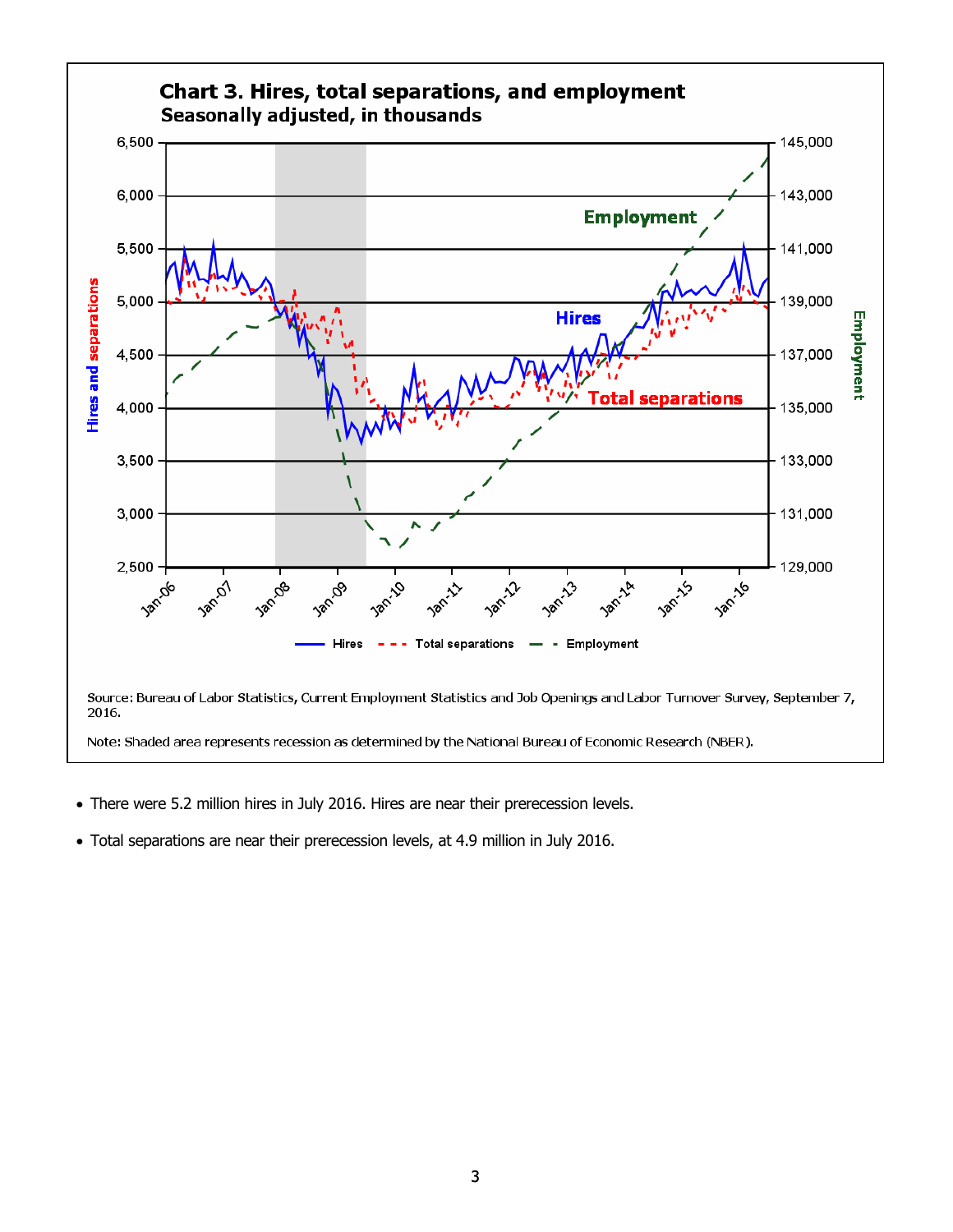

- The graph plots the job openings rate against the unemployment rate. This graphical representation is known as the Beveridge Curve, named after the British economist William Henry Beveridge (1879-1963). The economy's position on the downward sloping Beveridge Curve reflects the state of the business cycle.
- During an expansion, the unemployment rate is low and the job openings rate is high. Conversely, during a contraction, the unemployment rate is high and the job openings rate is low. The position of the curve is determined by the efficiency of the labor market. For example, a greater mismatch between available jobs and the unemployed in terms of skills or location would cause the curve to shift outward (up and toward the right).
- From the start of the most recent recession in December 2007 through the end of 2009, the series trended lower and further to the right as the job openings rate declined and the unemployment rate rose. From 2010 to the present, the series has been trending up and to the left as the job openings rate increased and the unemployment rate decreased.
- In July 2016, the unemployment rate was 4.9 percent and the job openings rate was 3.9 percent. This job openings rate corresponds to a higher unemployment rate than it did before the most recent recession.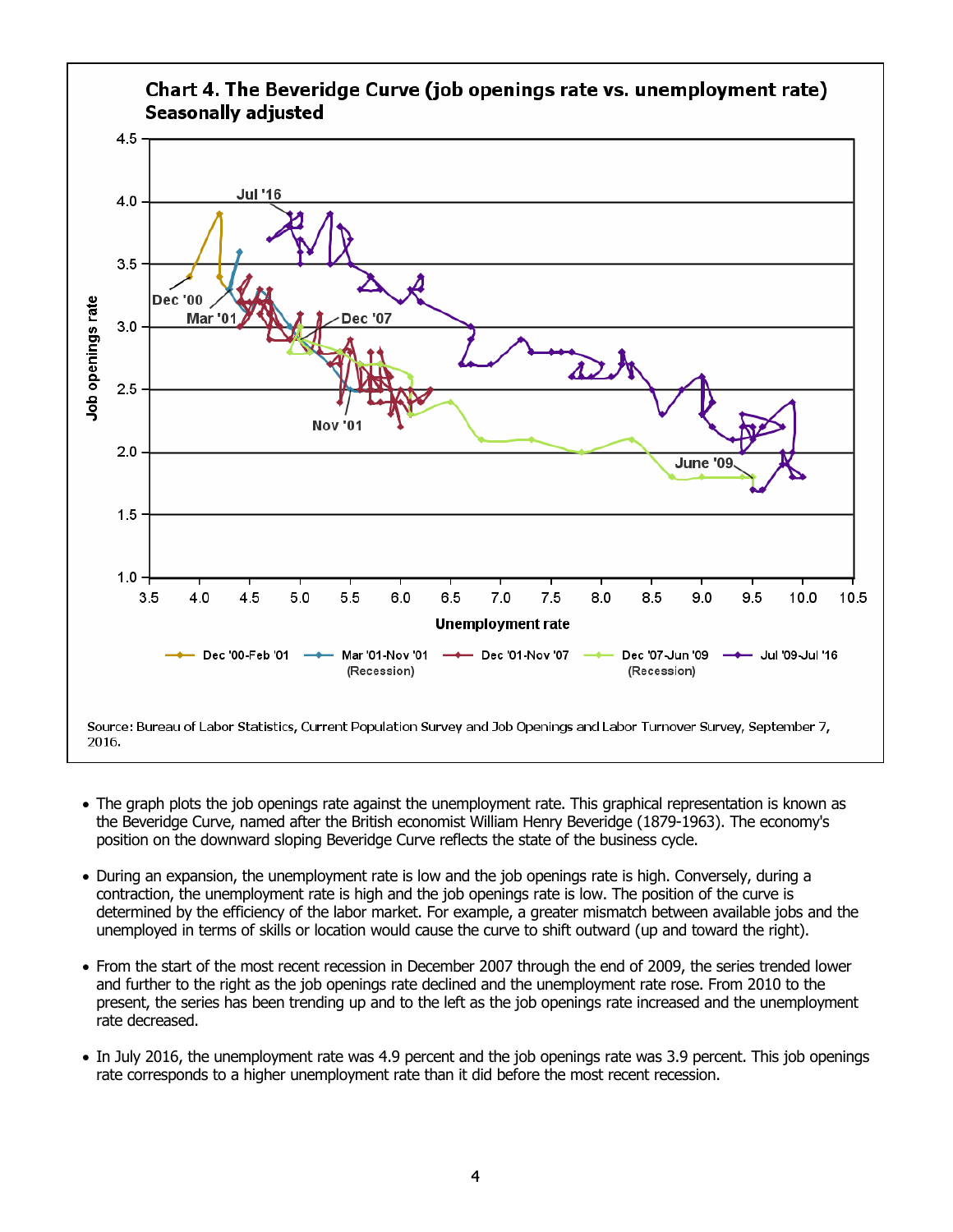

- The number of hires (measured througout the month) has exceeded the number of job openings (measured only on the last business day of the month) for most of the JOLTS history. Since February 2015, this relationship has changed as job openings have outnumbered hires in most months.
- At the end of the most recent recession in June 2009, there were 1.2 million more hires throughout the month than there were job openings on the last business day of the month.
- In July 2016, there were 644,000 fewer hires throughout the month than there were job openings on the last business day of the month.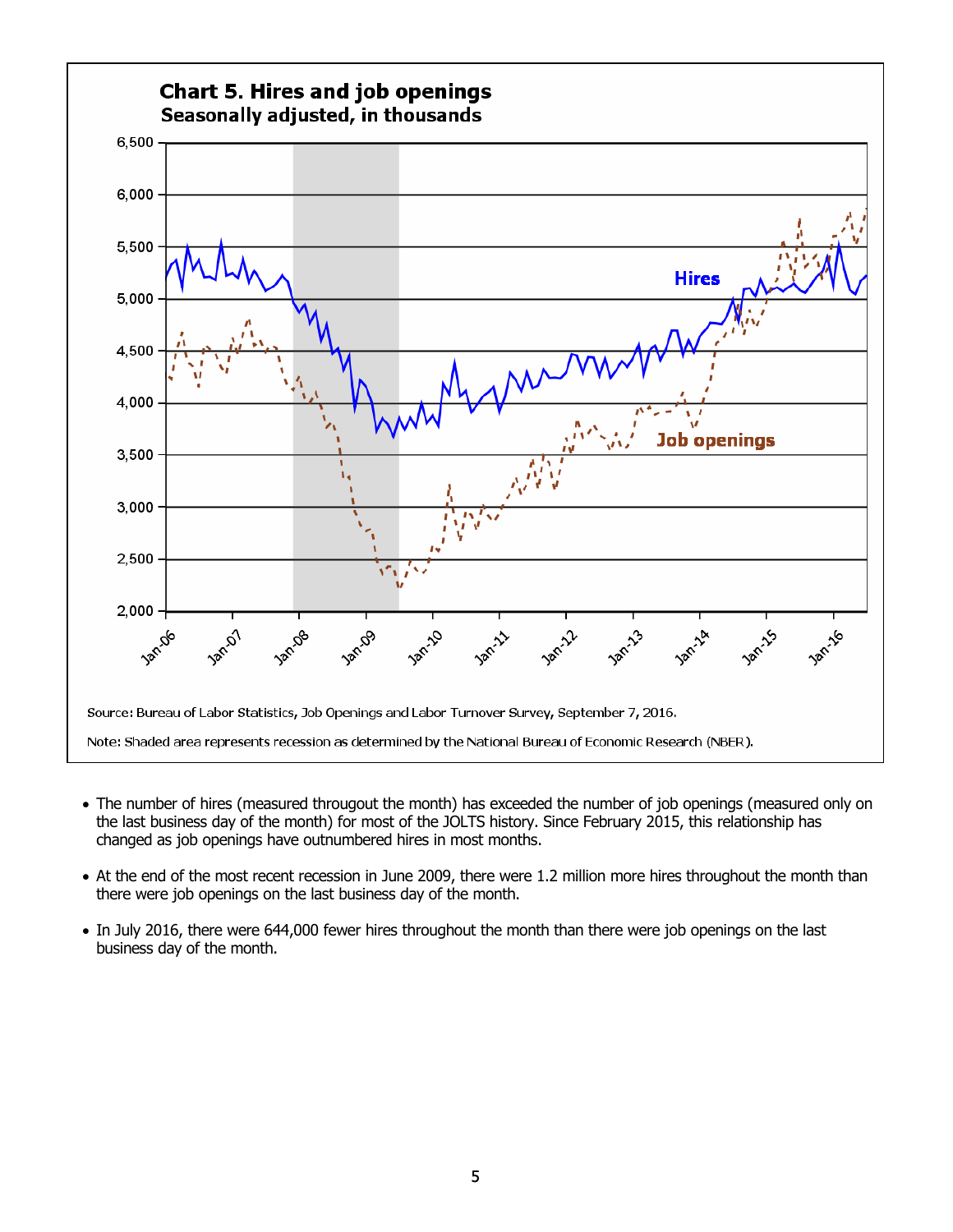

- Following the end of the most recent recession, the number of job openings, hires, and quits have all increased. However, job openings have increased at a faster pace.
- Total private job openings have increased since their low in July 2009. They returned to their prerecession level in March 2014 and surpassed their prerecession peak in August 2014. There were 5.4 million open jobs in the private sector on the last business day of July 2016.
- Hires in the private sector have increased since their low in June 2009 and are near their prerecession levels. In July 2016, there were 4.9 million hires.
- Quits in the private sector have increased since their low in September 2009 and are near their prerecession levels. In July 2016, there were 2.8 million quits.